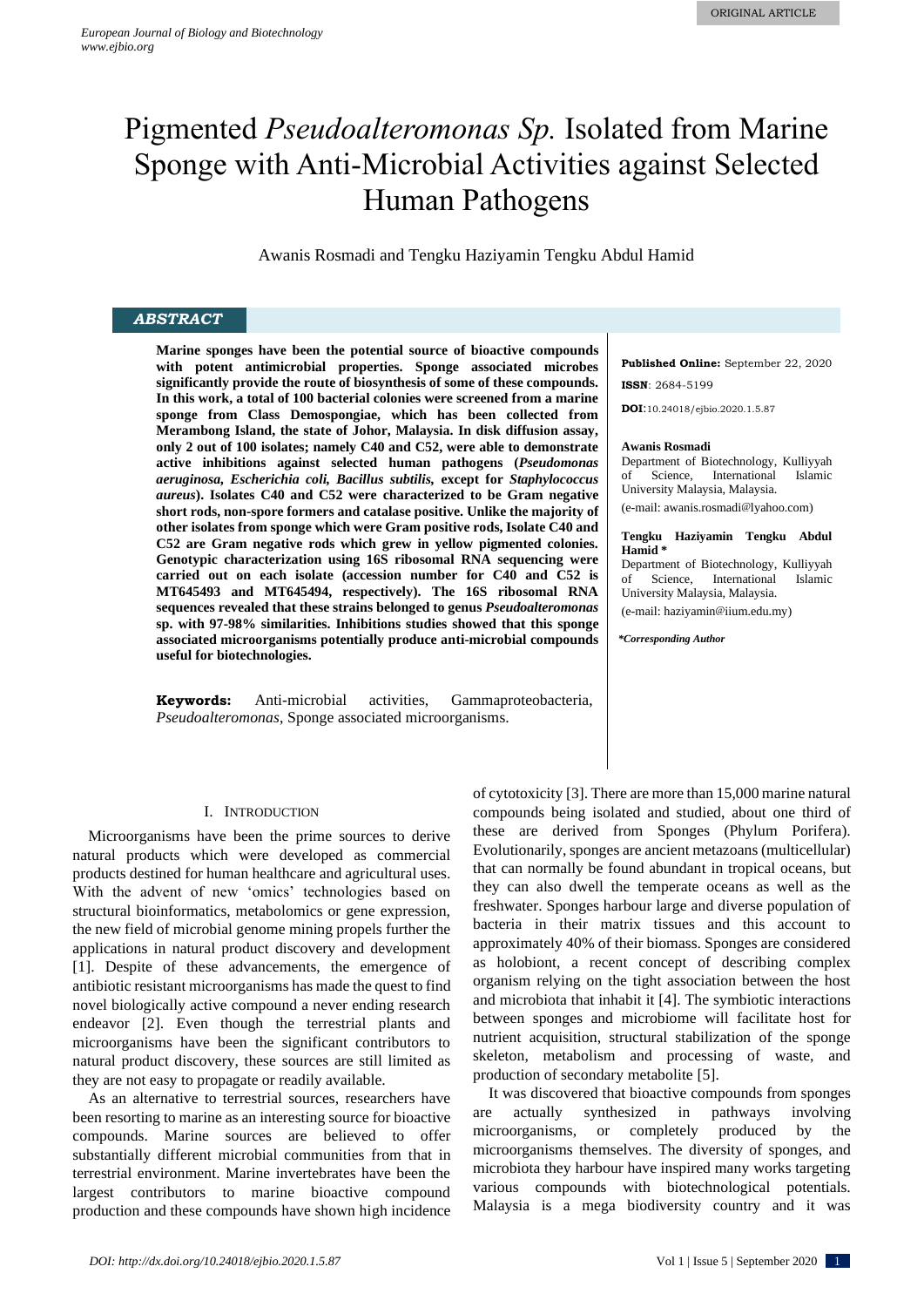surrounded largely by oceans. Several studies have been carried out to isolate diverse microorganisms from various types of sponges collected from Malaysian waters, or nearby regions. In Malaysia, various types of sponges were recently sampled; and the sponge associated microbes were studied for useful products or enzymes. These include rare Actinomycetes (Tioman island) [\[6\]](#page-4-5); polysaccharides producing *Theonella sp*. (Bidong island) [\[7\]](#page-4-6); pigmented bacterium (Tinggi Island) [\[8\]](#page-4-7); several cultivable bacterium (Bidong Island) [\[9\]](#page-4-8); and Streptomyces (Andaman sea) [\[10\]](#page-4-9); haloalkanoic acid degrading *Bacillus aryabhattai* [\[11\]](#page-4-10); and moderately halophilic lipase producing bacterium (Pahang coast) [\[12\]](#page-4-11). The potential of sponge associated microbes in bioprospecting of bioactive compound have been described [\[13\]](#page-4-12), [\[14\]](#page-4-13). Recently, a metagenomic approach was also used to profile microbial diversity in sponge collected from Bidong and Redang islands in Terengganu [\[15\]](#page-4-14). This work is to highlight on the isolation and characterization of yellow pigmented bacteria which were isolated from a sponge sample (Class Demospongiae) collected from Merambong Island, an island located at Tebrau straits, Johor. These isolates were subjected to bacterial inhibition studies against selected human pathogens. This sponge associated microbes produce useful antimicrobial agents which have biotechnological potential.

### II. MATERIALS AND METHODS

#### *A. Sample collection and bacterial strains*

The marine sponge sample was collected from Pulau Merambong (Merambong Island) which is situated in Johor, Malaysia (1.3153° N, 103.6102° E, see Fig 1). The sponge was collected by a team of SCUBA divers from Institute of Oceanography (INOCEM), International Islamic University Malaysia. Sponge sample was immediately transported and stored at -20 °C before extraction. Sponge was thawed, cut into small pieces using sterile blade. About 100g of sponge tissues was suspended in 100mL sterilized sea water and homogenized. The extract was diluted up to  $10^{-1}$ - $10^{-3}$  and about 100 μL from each extract dilution was spread on Marine agar (MA)  $2216$  (55.1 gL<sup>-1</sup>, Difco), followed by incubation at 25 °C for 48 hours. Single colonies that formed were selected and sub-cultured again into the MA.



Fig. 1. Location of Merambong island, the State of Johor in Peninsular Malaysia.

#### *B. Colony and morphology characterizations*

Colonies that formed were analyzed for their appearances, optical property, pigmentation, texture, form, elevation and margin. Gram staining, spore staining, motility, catalase tests

were carried out using standard protocol as carried out elsewhere [\[16\]](#page-4-15).

## *C. Disk diffusion methods*

Four indicator bacterium; *Pseudomonas aeruginosa* (ATCC 14028), *Escherichia coli* (ATCC 35218), *Bacillus subtilis* (ATCC 14579), *Staphylococcus aureus* (ATCC 25923) were previously purchased from American Culture Collection Centre (ATCC) and maintained at Kulliyah of Science collection. The strains were cultivated at 35 °C for 24 hours in 10 mL Nutrient broth (NB) until reaching 1-2  $\times 10^8$ CFUml-1 . About 100 μL of the broth were spread evenly onto Nutrient agar (NA) plates, incubated until bacterial lawn formation which were used in subsequent disk diffusion tests.

Antagonistic tests were carried out using disk diffusion methods [\[17\]](#page-4-16). The bacterial strains were inoculated into 10 mL Marine broth (Difco) until turbidity reached at 0.5 McFarland standard. About 10 μL of the cell suspension was dispensed onto sterile paper disc. The disc was left to dry and the procedure was repeated 5 times until a total of 50 μL broth samples were dispensed. The impregnated discs were placed firmly onto the surface of NA agar plate with lawn of indicator bacterium and this was incubated at 25 °C for 48 hours. The Marine broth was used as negative control, and antibiotic (Gentamycin,  $25.0 \mu g m L^{-1}$ ), as positive control. The diameter of the zone of inhibition that formed surrounding the disc was measured (in mm).

#### *D. Genotypic characterization*

The genomic DNA was extracted from selected bacterial strains using GF-1 Bacterial DNA extraction kit (Vivantis) according to manufacturer protocols. The DNA samples were then used as template for PCR amplification of 16S rRNA gene using a pair of universal primer (forward: 5' – AGA GTT TGA TCC TGG CTC  $AG - 3'$  and reverse  $5' - CCG$ TCA ATT CCT TTG AGT TT- 3') [\[18\]](#page-4-17). Each PCR reaction mixture in 50 μL volumes was added with 2 μL (50-100 ng) DNA sample, 1.5 of each primer and 25 μl of 2x Master mix (Promega). Amplifications cycle (Mastercycler, Germany) was set as follows: Initial denaturation (94 °C, 2 min) followed by 30 cycles of denaturation (94  $\degree$ C, 50 s); annealing (44 °C, 50 s); and extension (72 °C, 1.5 min); followed by a final extension (72 °C, 3.5 min and hold at 4 °C). The PCR products were purified using PCR purification kit (GeneJet, Fermentas). The DNA bands was analyzed using 1% agarose gel electrophoresis, stained with Ethidium bromide (0.5 g/mL) and visualized using gel documenter (Alpha Imager 2200). The genomic DNA samples were sent to sequencing agency (Apical Scientific, Sdn. Bhd) and generated sequences were cleaned and analyzed using BLASTN search at *http://www.ncbi.nlm.nih.gov.* The phylogram was constructed based on Neighbour-joining methods (NGphylogey.fr) using an online tool available at *https://ngphylogeny.fr*/. At NCBI Genbank, each deposited sequence was assigned with an accession number MT645493 and MT645494 (for C40 and C52 respectively).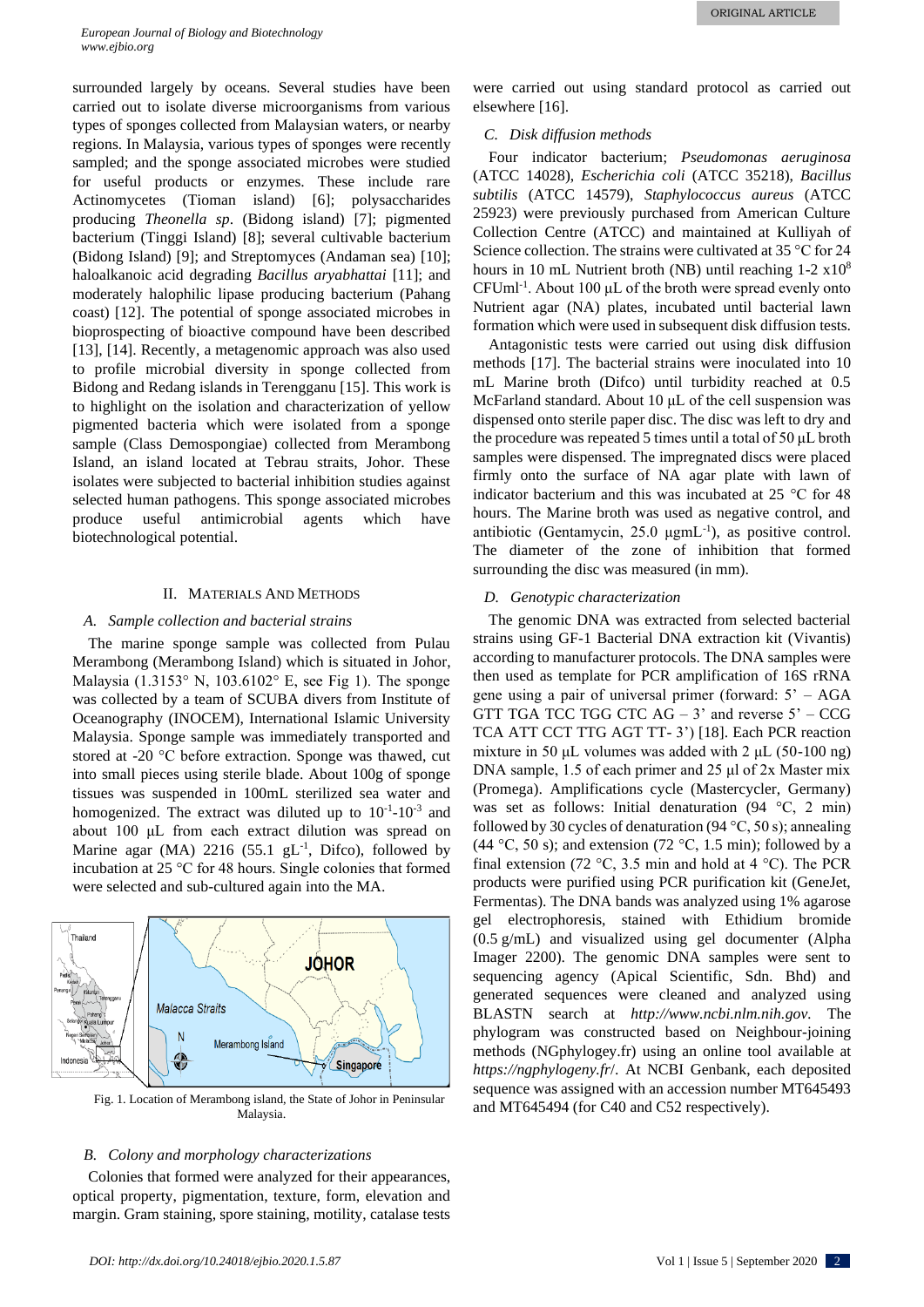## III. RESULTS AND DISCUSSION

In this work, about 100 colonies were successfully subcultured from the sponge sample and studied. Gram staining results showed that the majority of the isolates (94%) are gram positive bacterium (Table 1). None of the Gram positive sample showed inhibition on the indicator bacterium used. However, 2 out of 6 Gram negative isolates were able to show inhibitions and these two isolates; C40 and C52, were selected for further studies. Generally, Isolate C40 and C52 appeared as Gram negative rods which are catalase positive and non-spore forming microbes. The colonies morphology and characteristic exhibited by these strains were shown on Table 2. Biochemical and morphological data were compared with genotypic data of which the rRNA sequencing result (see discussion later) had identified these isolates belonged to *Pseudoalteromonas sp.* The colony morphologies or characteristics such as yellow to red colour, either translucent or opaque optical property, circular shape, convex elevation with entire margin are common features displayed by Pseudoaltermononas species [\[19\]](#page-4-18), [\[20\]](#page-4-19), [\[21\]](#page-4-20). Nevertheless, some variations were still being reported indicating that different Pesudoalteromonas species may not show similar colony appearances.

TABLE 1: MORPHOLOGICAL DISTRIBUTION OF MICROBIAL ISOLATES FROM SPONGE AND INHIBITORY PROPERTIES

| <b>Gram Staining</b> | Positive (Purple) |       | Negative (Pink) |       |
|----------------------|-------------------|-------|-----------------|-------|
| Properties           |                   |       |                 |       |
| <b>Shapes</b>        | Rods              | Cocci | Rods            | Cocci |
|                      |                   |       |                 |       |
| Inhibition           | -                 |       |                 | -     |

TABLE 2: COLONIES CHARACTERISTIC, STAINING, MORPHOLOGIES AND BIOCHEMICAL TESTS

|                     | Isolates    |           |  |
|---------------------|-------------|-----------|--|
| <b>Observations</b> | C40         | C52       |  |
| Colonies            |             |           |  |
| Pigmentation        | Yellow      | Yellow    |  |
| Optical properties  | Translucent | Opaque    |  |
| <b>Texture</b>      | Smooth      | Smooth    |  |
| Form                | Circular    | Circular  |  |
| Elevation           | Convex      | Pulvinate |  |
| Margin              | Entire      | Entire    |  |
| Morphologies        |             |           |  |
| Gram staining       | Negative    | Negative  |  |
| Shape               | Rods        | Rods      |  |
| Catalase            | $+$         | $+$       |  |
| Spore               |             |           |  |

Based on results shown in Table 3, studies using disk diffusion method showed that Isolates C40 and C52 showed varying inhibitions against indicator strains. Isolate C40 was able to inhibit Gram negative *Escherichia coli* and Gram positive *Bacillus subtilis*, but not against gram negative *Pseudomonas aeruginosa* or Gram positive *Staphylococcus aureus* (Fig. 2). In contrast, Isolate C52 showed antagonisms against Gram positive *Bacillus subtilis* and Gram negative *Pseudomonas aeruginosa*.

TABLE 3: INHIBITORY ACTIVITIES OF ISOLATE C40 AND C52 AGAINST SELECTED INDICATOR STRAINS

|                                   | Inhibition zone $(\pm 0.1 \text{ mm})$ |                                       |                |                |  |
|-----------------------------------|----------------------------------------|---------------------------------------|----------------|----------------|--|
| Indicator<br>bacterium            | Positive<br>control<br>(Gentamycin)    | Negative<br>control<br>(Marine broth) | Isolate<br>C40 | Isolate<br>C52 |  |
| Escherichia coli                  | 24.0                                   | N/A                                   | 13.0           | N/A            |  |
| Bacillus subtilis                 | 28.0                                   | N/A                                   | 15.0           | 10.0           |  |
| Staphylococcus<br>aureus          | 24.0                                   | N/A                                   | N/A            | N/A            |  |
| Pseudomonas<br>aeruginosa         | 22.0                                   | N/A                                   | N/A            | 15.0           |  |
| <u>na aatiisti</u><br><b>NT/A</b> |                                        |                                       |                |                |  |

 $N/A$  – no activity





Fig. 2. Examples of inhibitory activities of isolates C40 and C52 against indicator strains using disk diffusion methods. Upper panel: Inhibition activities (arrow) of sample C40 against a) *B. subtilis*; and b) *E. coli.* Lower panel: Inhibitory activities (arrows) of C52 against a) *P. aeruginosa*; and d) *B. subtilis*. All other disks were corresponded to other isolates.

Ability to exhibit inhibitions against both Gram positive and negative strains implied that these isolates showed broad spectrum inhibition and different types of metabolites could have been produced by these organisms. *Pseudoalteromonas species* are known to produce diverse antimicrobial metabolites which can potentially be harnessed for future antimicrobial agents [\[22\]](#page-4-21). These metabolites include alkaloids or peptides, polyketides, terpenoids and bacteriocin like substance (BLIS). In view of the rise and concern in antibiotic resistance among human pathogen, these metabolites should be considered and studied for potential antimicrobial agents.

The 16S ribosomal RNA were successfully amplified from both DNA sample form C40 and C52 samples, and the Fig. 3 shows the amplified product of size ~1.5 kb visualized using 1% agrose gel electrophoresis. Based on 16S ribosomal RNA sequencing, both C40 and C52 strains have high similarity (at least 98%) with several *Pseudoalteromonas species* (e.g. *P. tetraodonis* and *P. issachenkonji*). An example of a hit list generated from similarity searches using BLASTN was shown in Table 4 for isolate C40 (list for C52 are similar, not shown). Since their similarities are just below 98.7%, these isolates can only be identified up genus level, and they are referred to as *Pseudoalteromonas sp*. Fig. 4 shows a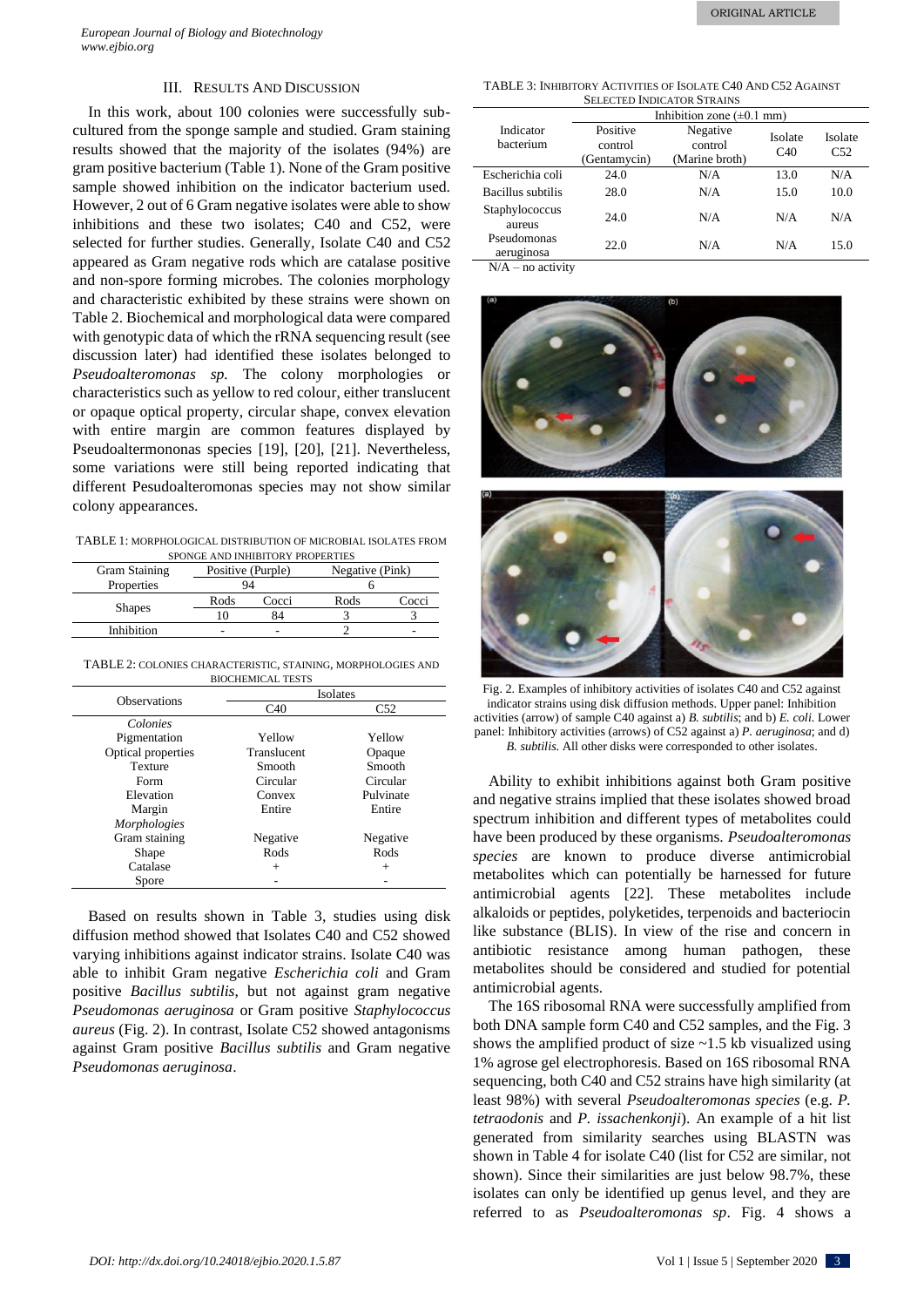phylogenetic tree was constructed containing the 16S rRNA sequences of Isolate C40 and C52 with other related *Pseudoalteromonas species* from the hit list. Isolates C40 and C52 present in a branch that radiates together with strains *P. issachenkonji and P. tetraodonis.* There is another sister branch that clusters *P. spiralis, P. elyakovii, P. haloplanktis, P. nigrifacien, P. antarctica* and *P. espejiama.* All of these branches together with *P. mariniglutinosa* are clustered within a bigger clade which is split from many other *Pseudoalteromonas* members. In this tree, a strain *Shewanella japonica* which is the furthest distant member, forms an outgroup.



Fig 3. Agarose gel (1%) electrophoresis showing the amplified bands of sizes 1.5 kb corresponding to the 16S ribosomal RNA gene for both isolates; C40 and C52. Lane M is standard 1kb ladder marker and other lanes are labelled with isolates C40 and C52.

| NR 114188 1 Pseudoalteromonas nigrifaciens    |
|-----------------------------------------------|
| NR 028722 1 Pseudoalteromonas elyakovii       |
| NR 029317 1 Pseudoalteromonas antarctica      |
| NR 114052 1 Pseudoalteromonas haloplanktis    |
| NR 114801 1 Pseudoalteromonas spiralis        |
| NR 029285 1 Pseudoalteromonas espejiana       |
| NR 025139 1 Pseudoalteromonas issachenkonii   |
| NR 114187 1 Pseudoalteromonas tetraodonis     |
| C40                                           |
| C52                                           |
| NR 028992 1 Pseudoalteromonas mariniglutinosa |
| NR 119147 1 Pseudoalteromonas piscicida       |
| NR 026223 1 Pseudoalteromonas rubra           |
| NR 025032 1 Pseudoalteromonas ulvae           |
| NR 043172 1 Pseudoalteromonas spongiae        |
| NR 113299 1 Pseudoalteromonas phenolica       |
| NR 037073 1 Pseudoalteromonas citrea          |
| NR 025012 1 Shewanella japonica               |

Time scale:  $0.01$   $\longrightarrow$ 

Fig 4. A Phylogram generated using Neigbour-joining methods to indicate the relative position of two *Pseudalteromonas* sp. strains C50 and C52 isolated from marine sponges at Merambong Island, with other *Pseudoalteromonas* strains.

The 16S ribosomal RNA were successfully amplified from both DNA sample form C40 and C52 samples, and the Figure 3 shows the amplified product of size ~1.5 kb visualized using 1% agrose gel electrophoresis. Based on 16S ribosomal RNA sequencing, both C40 and C52 strains have high similarity (at least 98%) with several *Pseudoalteromonas species* (e.g. *P. tetraodonis* and *P. issachenkonji*). An example of a hit list generated from similarity searches using BLASTN was shown in Table 4 for isolate C40 (list for C52 are similar, not shown). Since their similarities are just below 98.7%, these isolates can only be identified up genus level, and they are referred to as *Pseudoalteromonas sp.* Fig. 4 shows a phylogenetic tree was constructed containing the 16S rRNA sequences of Isolate C40 and C52 with other related *Pseudoalteromonas species* from the hit list. Isolates C40 and C52 present in a branch that radiates together with strains *P. issachenkonji and P. tetraodonis.* There is another sister branch that clusters *P. spiralis, P. elyakovii, P. haloplanktis, P. nigrifacien, P. antarctica* and *P. espejiama.* All of these branches together with *P. mariniglutinosa* are clustered within a bigger clade which is split from many other *Pseudoalteromonas* members. In this tree, a strain *Shewanella japonica* which is the furthest distant member, forms an outgroup.

The genus *Pseudoalteromonas* belongs to the class Gammaproteobacteria which is ubiquitously heterotrophic bacterium common in the marine ecosystem [\[23\]](#page-4-22). *Pseudoalteromonas* was formerly grouped under genus Alteromonas, but later taxonomic revision following the availability of phylogenetic data has re-grouped them into a new genus Agricola [\[24\]](#page-4-23). Due to their characteristic biofilm formation and anti-fouling properties, *Pseudoalteromonas* has received many attentions in ecology [\[25\]](#page-4-24). Ability to produce wide varieties of bioactive compounds has also gathered interest in them for natural product source [\[23\]](#page-4-22). Members from this genus can then be divided nicely into two groups; i.e., non-pigmented and pigmented species. The pigmented species are more diverse and normally produce bioactive compounds, and the non-pigmented species is however less so. Since, both isolates C40 and C52 have the properties of Gram negative pigment producing *Pseudoalteromonas species*, the future prospect of these two strains should further be explored for biotechnology product.

| <b>Strains</b>                                            | Accession<br>Number | Percentage<br>identity $(\%)$ | E-value      | Score |
|-----------------------------------------------------------|---------------------|-------------------------------|--------------|-------|
| Pseudoalteromonas issachenkonii strain KMM 3549 16S       | NR 025139.1         | 98.4                          | $\Omega$     | 2248  |
| <i>Pseudoalteromonas</i> tetraodonis GFC strain IAM 14160 | NR 041787.1         | 98.4                          | $\Omega$     | 2246  |
| Pseudoalteromonas spiralis strain Te-2-2                  | NR 114801.1         | 98.4                          | $\Omega$     | 2241  |
| Pseudoalteromonas elyakovii strain KMM 162                | NR 028722.1         | 98.2                          | $\Omega$     | 2230  |
| Pseudoalteromonas espejiana strain 261                    | NR 029285.1         | 98.2                          | $\Omega$     | 2200  |
| Pseudoalteromonas mariniglutinosa strain KMM 3635         | NR 028992.1         | 97.4                          | $\mathbf{0}$ | 2128  |
| Psychrosphaera aestuarii strain PSC101                    | NR 133832.1         | 90.7                          | $\Omega$     | 1690  |
| Shewanella loihica strain PV-4                            | NR 074815.1         | 91.2                          | $\Omega$     | 1674  |

TABLE 4: SIMILARITY HIT LIST GENERATED FROM NCBI BLASTN SEARCH FOR C52 16S RRNA GENE SEQUENCE